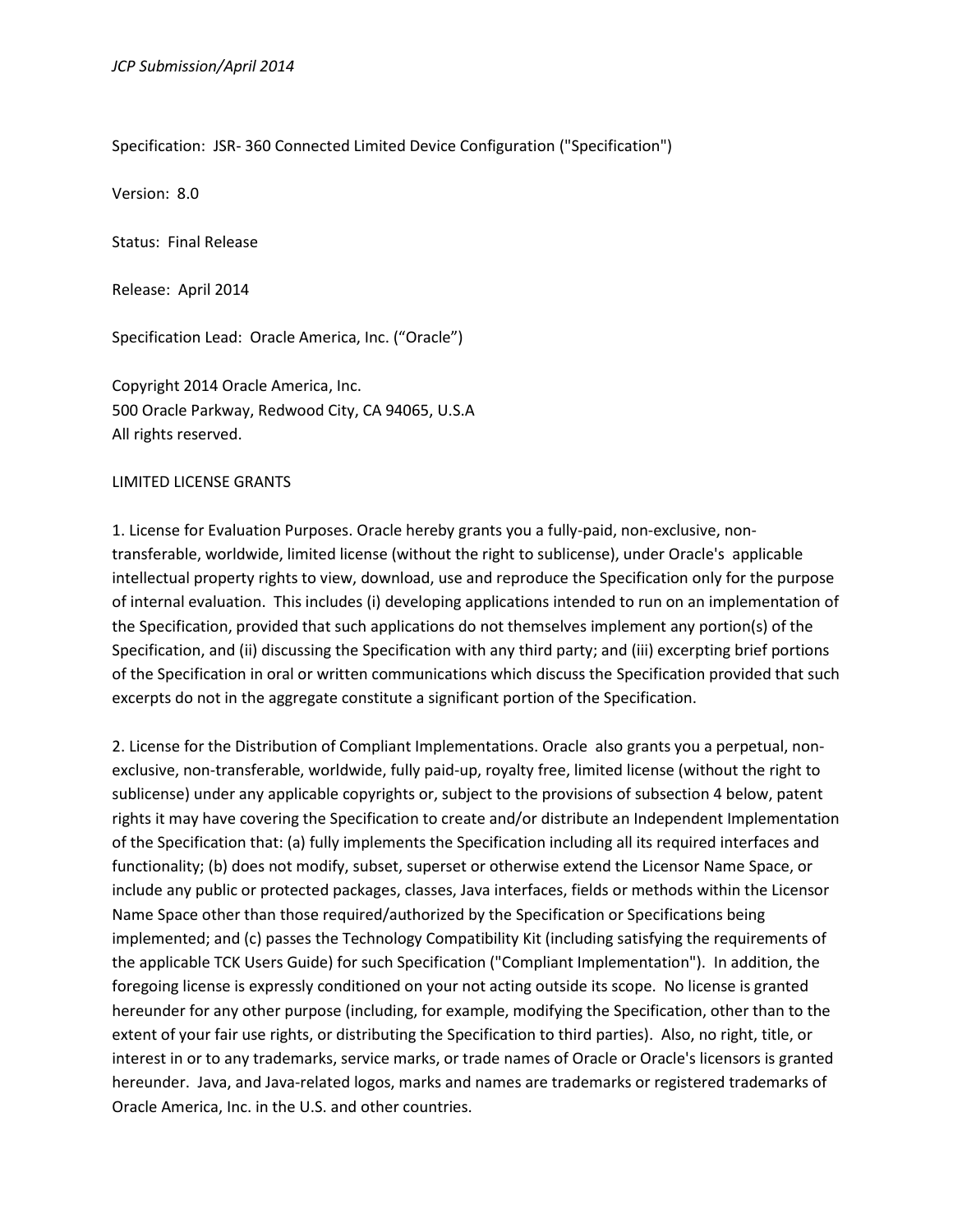3. Pass-through Conditions. You need not include limitations (a)-(c) from the previous paragraph or any other particular "pass through" requirements in any license You grant concerning the use of your Independent Implementation or products derived from it. However, except with respect to Independent Implementations (and products derived from them) that satisfy limitations (a)-(c) from the previous paragraph, You may neither: (a) grant or otherwise pass through to your licensees any licenses under Oracle's applicable intellectual property rights; nor (b) authorize your licensees to make any claims concerning their implementation's compliance with the Specification in question.

4. Reciprocity Concerning Patent Licenses.

a. With respect to any patent claims covered by the license granted under subparagraph 2 above that would be infringed by all technically feasible implementations of the Specification, such license is conditioned upon your offering on fair, reasonable and non-discriminatory terms, to any party seeking it from You, a perpetual, non-exclusive, non-transferable, worldwide license under Your patent rights which are or would be infringed by all technically feasible implementations of the Specification to develop, distribute and use a Compliant Implementation.

b With respect to any patent claims owned by Oracle and covered by the license granted under subparagraph 2, whether or not their infringement can be avoided in a technically feasible manner when implementing the Specification, such license shall terminate with respect to such claims if You initiate a claim against Oracle that it has, in the course of performing its responsibilities as the Specification Lead, induced any other entity to infringe Your patent rights.

c Also with respect to any patent claims owned by Oracle and covered by the license granted under subparagraph 2 above, where the infringement of such claims can be avoided in a technically feasible manner when implementing the Specification such license, with respect to such claims, shall terminate if You initiate a claim against Oracle that its making, having made, using, offering to sell, selling or importing a Compliant Implementation infringes Your patent rights.

5. Definitions. For the purposes of this Agreement: "Independent Implementation" shall mean an implementation of the Specification that neither derives from any of Oracle's source code or binary code materials nor, except with an appropriate and separate license from Oracle, includes any of Oracle's source code or binary code materials; "Licensor Name Space" shall mean the public class or interface declarations whose names begin with "java", "javax", "com.sun", "com.oracle" or their equivalents in any subsequent naming convention adopted by Oracle through the Java Community Process, or any recognized successors or replacements thereof; and "Technology Compatibility Kit" or "TCK" shall mean the test suite and accompanying TCK User's Guide provided by Oracle which corresponds to the Specification and that was available either (i) from Oracle 120 days before the first release of Your Independent Implementation that allows its use for commercial purposes, or (ii) more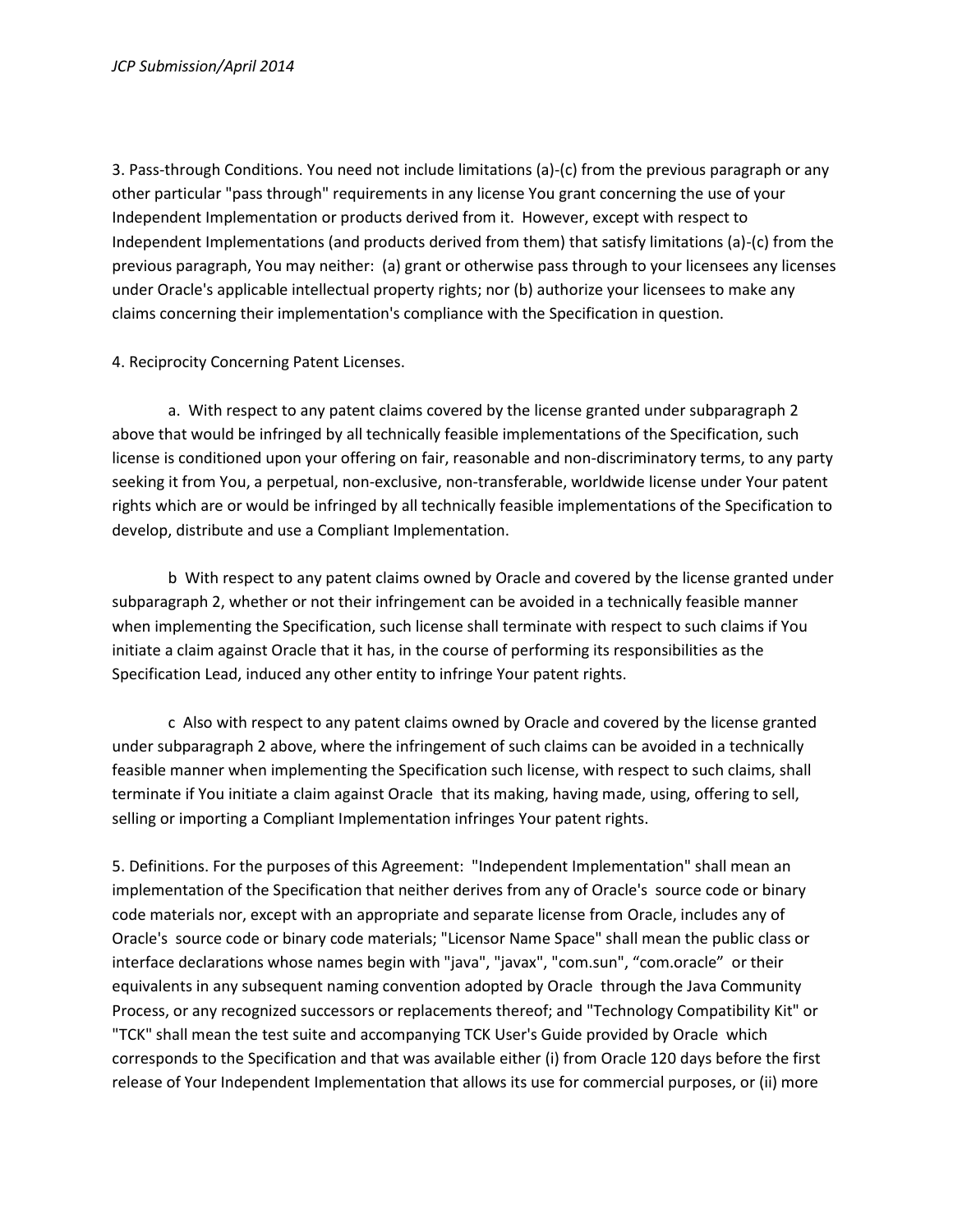recently than 120 days from such release but against which You elect to test Your implementation of the Specification.

This Agreement will terminate immediately without notice from Oracle if you breach the Agreement or act outside the scope of the licenses granted above.

### DISCLAIMER OF WARRANTIES

THE SPECIFICATION IS PROVIDED "AS IS". ORACLE MAKES NO REPRESENTATIONS OR WARRANTIES, EITHER EXPRESS OR IMPLIED, INCLUDING BUT NOT LIMITED TO, WARRANTIES OF MERCHANTABILITY, FITNESS FOR A PARTICULAR PURPOSE, NON-INFRINGEMENT (INCLUDING AS A CONSEQUENCE OF ANY PRACTICE OR IMPLEMENTATION OF THE SPECIFICATION), OR THAT THE CONTENTS OF THE SPECIFICATION ARE SUITABLE FOR ANY PURPOSE. This document does not represent any commitment to release or implement any portion of the Specification in any product. In addition, the Specification could include technical inaccuracies or typographical errors.

# LIMITATION OF LIABILITY

TO THE EXTENT NOT PROHIBITED BY LAW, IN NO EVENT WILL ORACLE OR ITS LICENSORS BE LIABLE FOR ANY DAMAGES, INCLUDING WITHOUT LIMITATION, LOST REVENUE, PROFITS OR DATA, OR FOR SPECIAL, INDIRECT, CONSEQUENTIAL, INCIDENTAL OR PUNITIVE DAMAGES, HOWEVER CAUSED AND REGARDLESS OF THE THEORY OF LIABILITY, ARISING OUT OF OR RELATED IN ANY WAY TO YOUR HAVING, IMPLEMENTING OR OTHERWISE USING THE SPECIFICATION, EVEN IF ORACLE AND/OR ITS LICENSORS HAVE BEEN ADVISED OF THE POSSIBILITY OF SUCH DAMAGES.

You will indemnify, hold harmless, and defend Oracle and its licensors from any claims arising or resulting from: (i) your use of the Specification; (ii) the use or distribution of your Java application, applet and/or implementation; and/or (iii) any claims that later versions or releases of any Specification furnished to you are incompatible with the Specification provided to you under this license.

# RESTRICTED RIGHTS LEGEND

U.S. Government: If this Specification is being acquired by or on behalf of the U.S. Government or by a U.S. Government prime contractor or subcontractor (at any tier), then the Government's rights in the Software and accompanying documentation shall be only as set forth in this license; this is in accordance with 48 C.F.R. 227.7201 through 227.7202-4 (for Department of Defense (DoD) acquisitions) and with 48 C.F.R. 2.101 and 12.212 (for non-DoD acquisitions).

# REPORT

If you provide Oracle with any comments or suggestions concerning the Specification ("Feedback"), you hereby: (i) agree that such Feedback is provided on a non-proprietary and non-confidential basis, and (ii)